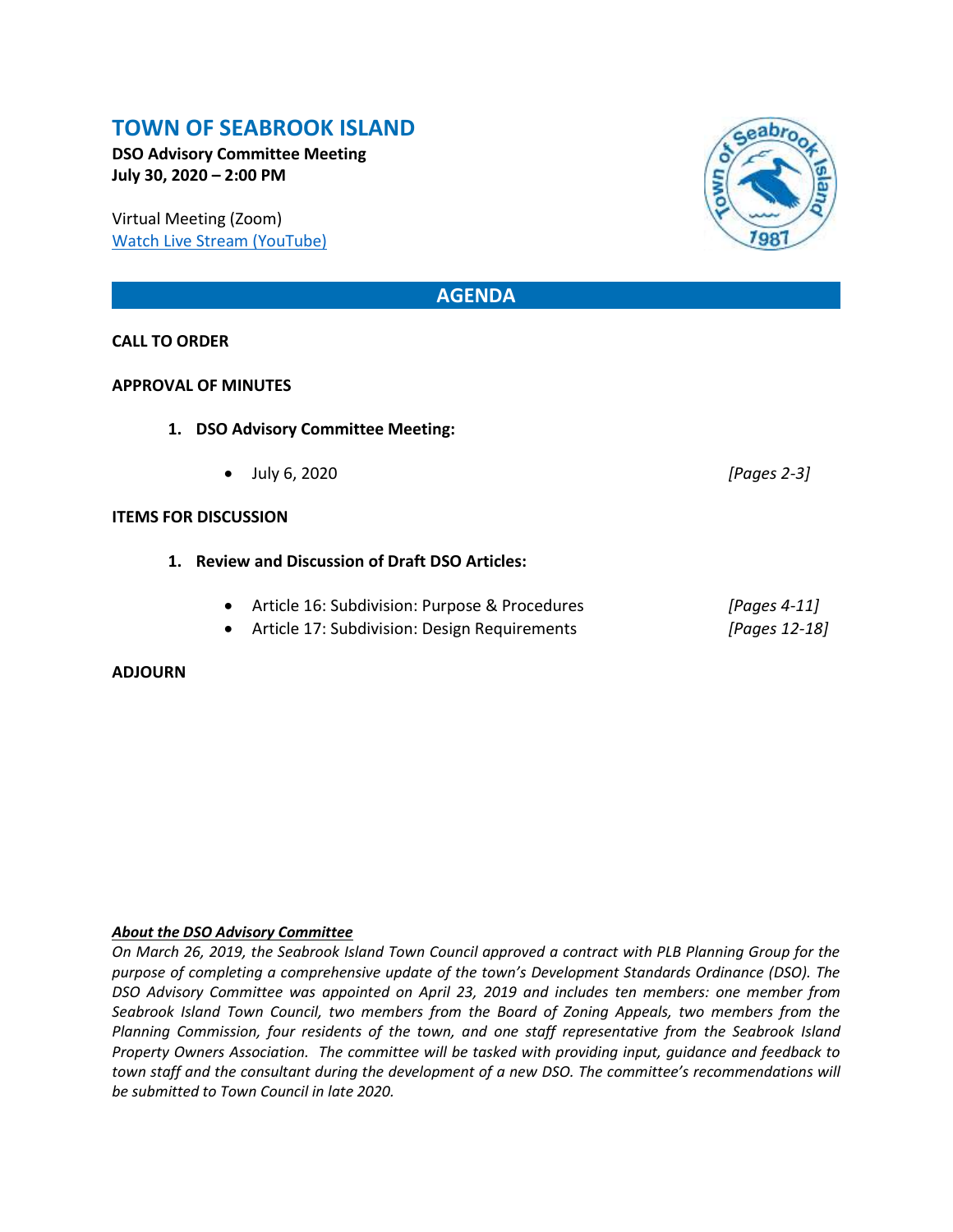# **TOWN OF SEABROOK ISLAND**

**DSO Advisory Committee Meeting July 6, 2020 – 2:00 PM**

Town Hall, Council Chambers 2001 Seabrook Island Road



## **MINUTES**

- Present: Skip Crane (Chair), Wayne Billian, Katrina Burrell, Bob Driscoll, Ava Kleinman, Gary Quigley, Walter Sewell, Roger Steel, Ed Williams, Joe Cronin (Town Administrator)
- Absent: None
- Guests: John Gregg (Mayor), Paul LeBlanc (PLB Planning Group)

Chairman Crane called the meeting of the DSO Advisory Committee to order at 2:00 PM. Chairman Crane confirmed that the requirements of the Freedom of Information Act were fulfilled, and the meeting agenda was properly posted.

#### **APPROVAL OF MINUTES**

**1. DSO Advisory Committee Meeting: June 16, 2020:** Mr. Williams made a motion to approve the minutes from the June 16, 2020 meeting. Mr. Steel seconded the motion. The motion was **APPROVED** by a vote of 9-0.

#### **ITEMS FOR DISCUSSION**

- **1. Review and Discussion of Draft DSO Articles**: Paul LeBlanc of PLB Planning Group provided a summary of the proposed language for the following article:
	- Article 14: Signs (Sec. 14-14 to 14-8)
	- Article 15: Site Development Plan

Committee members continued their discussion of the draft language for Article 14 (Signs). A detailed discussion took place regarding temporary and non-conforming signs, as well as enforcement procedures for sign violations.

The committee then reviewed, discussed and provided feedback on the proposed language for Article 15 (Site Development Plan). A detailed discussion took place regarding the role of the Zoning Administrator, Planning Commission and Town Council during the site plan review process, as well as the impact of the state's Vested Rights Act and the appeal process for site plans.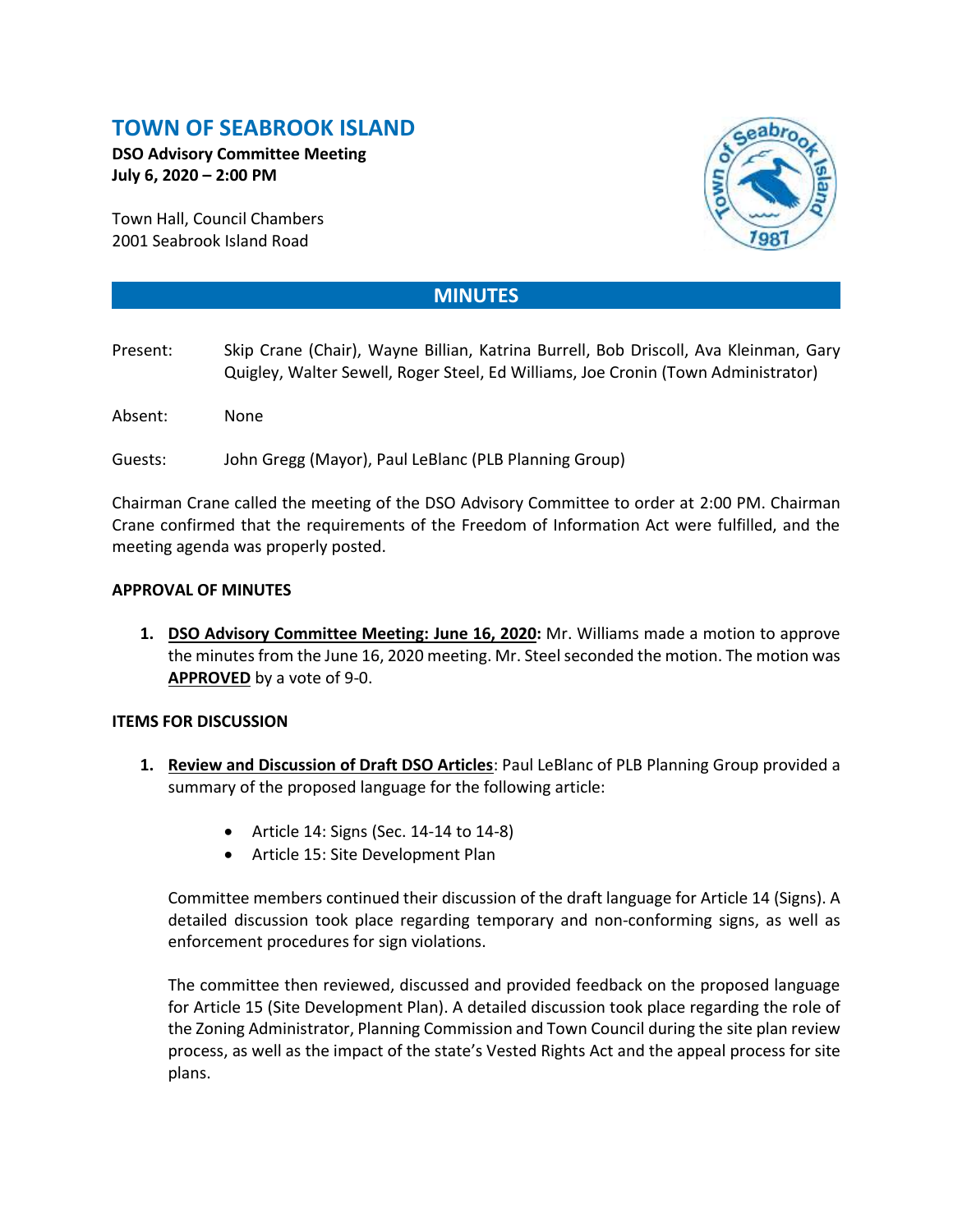Mr. LeBlanc will incorporate the committee's recommendations into updated versions of Articles 14 and 15.

#### **ADJOURN**

There being no further business, the meeting was adjourned at 3:57 PM.

Minutes Approved: **All and Struth Minutes Approved:** All and Minutes Approved: All and Minutes Approved:  $\blacksquare$ Town Administrator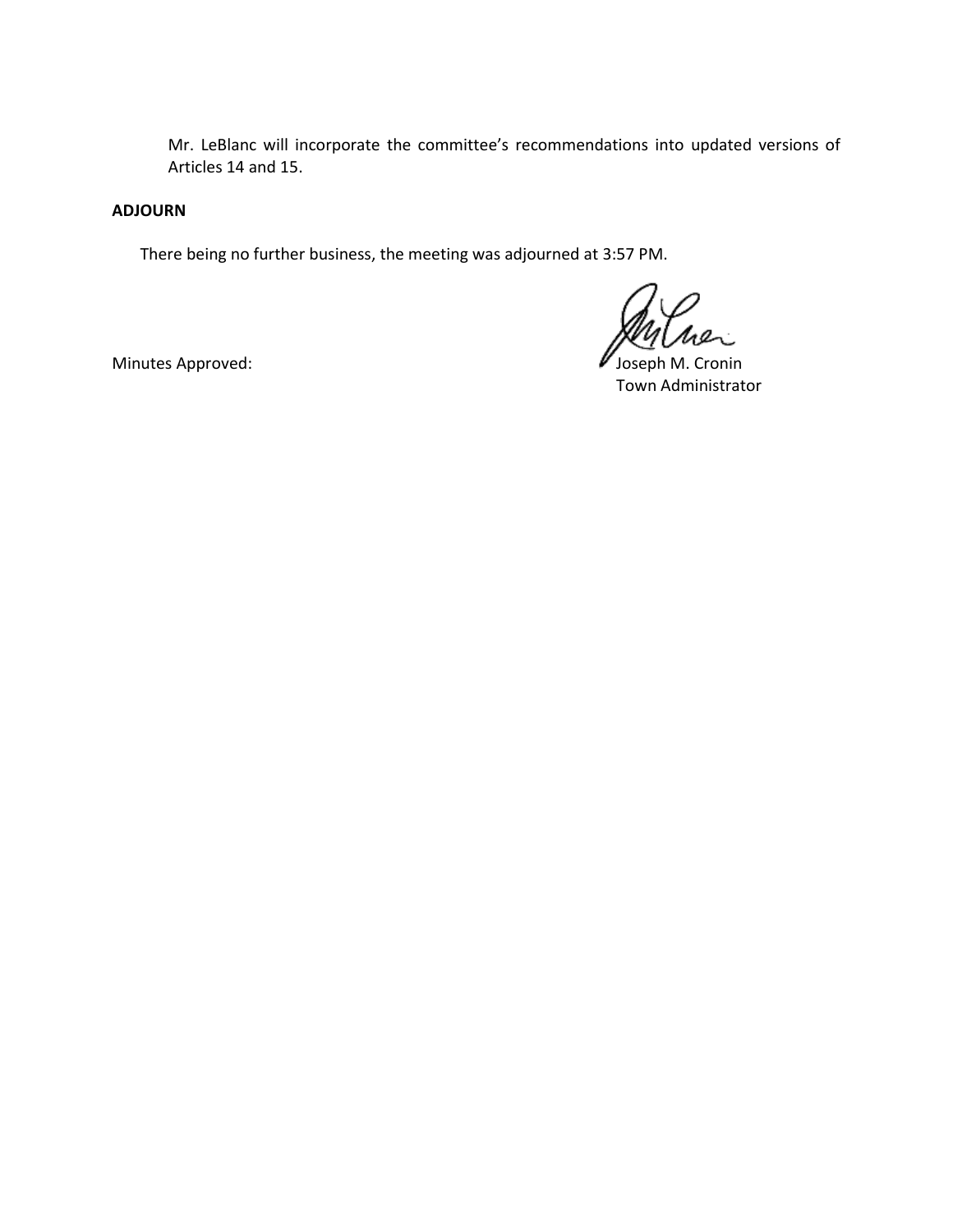# **Subdivision: Purpose and Procedures**

**Article 16**

**Seabrook Island Development Standards Ordinance**

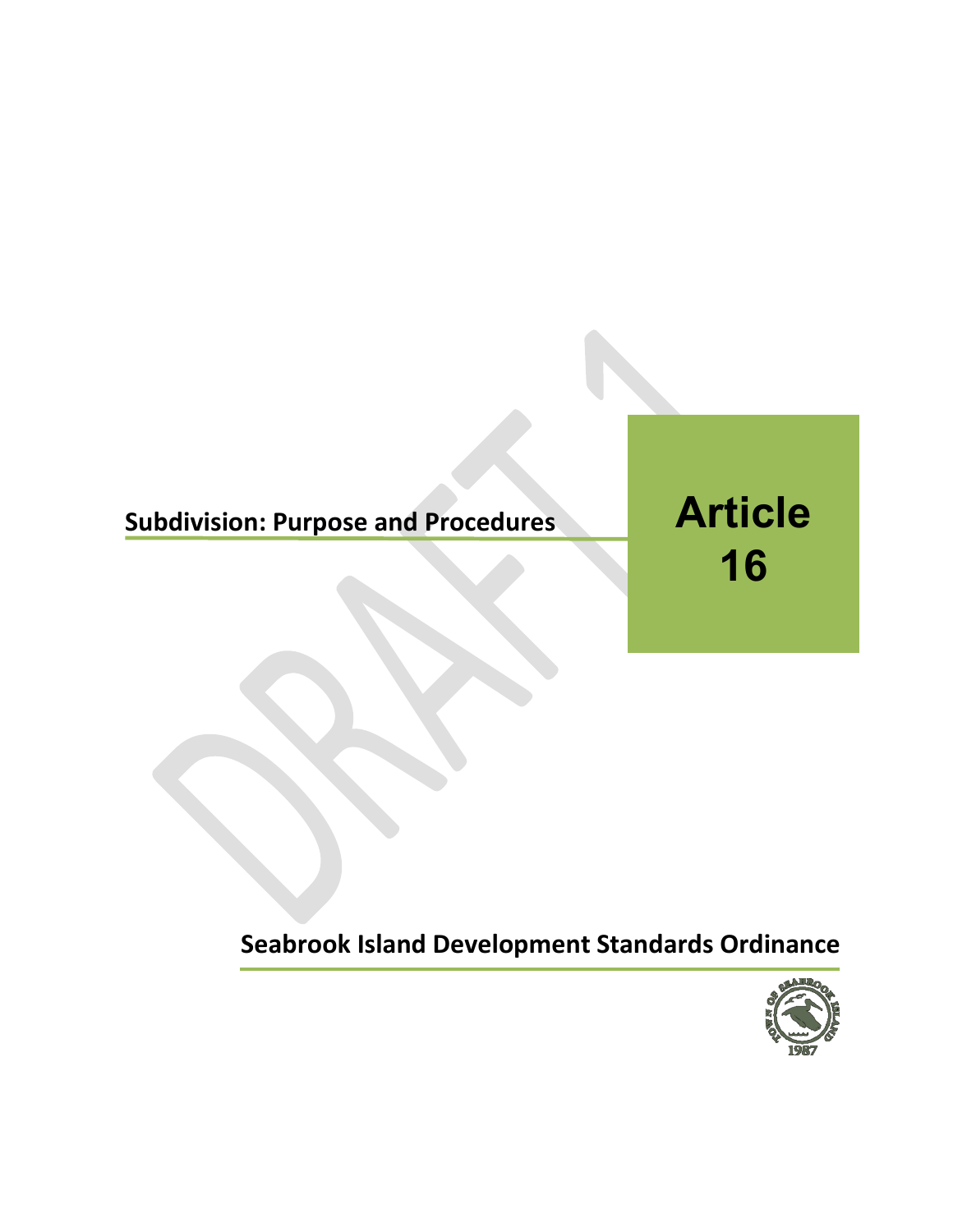#### **Section 16.1 Scope and Purpose**

- A. **Scope**. These regulations control the subdivision of land and the opening or extension of any streets or roads within the Town of Seabrook Island. They provide for review of the plans and specifications by the Planning Commission with regard to the width, character, and location of streets, alleys and roads in subdivisions; and the plans for locating water mains, sewer lines, and other utilities. Before any subdivision, street, alley, or road shall be laid out, they shall be required to have the approval of the Planning Commission, unless expressly exempt from the provisions of this article.
- B. **Purpose**. The public health, safety, economy, good order, appearance, convenience, morals, and general welfare require the harmonious, orderly, and progressive development of land within the municipalities of the state. In furtherance of this general intent, the regulation of land development by municipalities is authorized for the following purposes, among others, as stated in the South Carolina Local Government Comprehensive Planning Enabling Act of 1994, S.C. Code 1976 § 6-29- 1120, as amended:
	- 1. To encourage the development of economically sound and stable municipalities;
	- 2. To assure the timely provision of required roads, utilities, and other facilities and services to new land developments;
	- 3. To assure the adequate provision of safe and convenient traffic access and circulation, both vehicular and pedestrian, in and through new land developments;
	- 4. To assure the provision of needed public open spaces and building sites in new land developments through the dedication or reservation of land for recreational, educational, transportation, and other public purposes; and
	- 5. To assure, in general, the wise and timely development of new areas, or redevelopment of areas in harmony with the town's comprehensive plan.

#### **Section 16.2 Subdivision Type and Approval Authority**

- A. **Exempt Subdivisions.**
	- 1. Criteria. The following types of subdivisions are exempt from the planning commission review process outlined in this article. Exempt subdivisions are those that meet any of the following conditions:
		- a. The division of land into parcels of five (5) acres or more where no new street is involved.
		- b. The combination or recombination of portions of previously platted lots where the total number of lots is not increased; the resultant lots comply with the requirements of this ordinance; and where no new street or change in existing streets is involved.
		- c. The public acquisition by purchase of strips of land for widening or opening of streets.
		- d. When contiguous properties are to be divided for the purpose of exchanging or trading parcels of land; provided, a statement is made on the plat describing the proposed transaction and certifying that any parcels thus created are not created as individual building lots.
		- e. Where properly platted lots or parcels are created and approved by judicial act, the zoning administrator may waive the requirements relevant to the design and improvement specifications. Where it appears that the newly created lots or parcels do not meet critical health standards, or suffer other shortcomings rendering them unfit for building purposes, he shall consult with the Town Attorney of the Town of Seabrook Island for possible injunction against recordation.
	- 2. Review Procedure. The zoning administrator shall be responsible for review and approval of exempt subdivisions.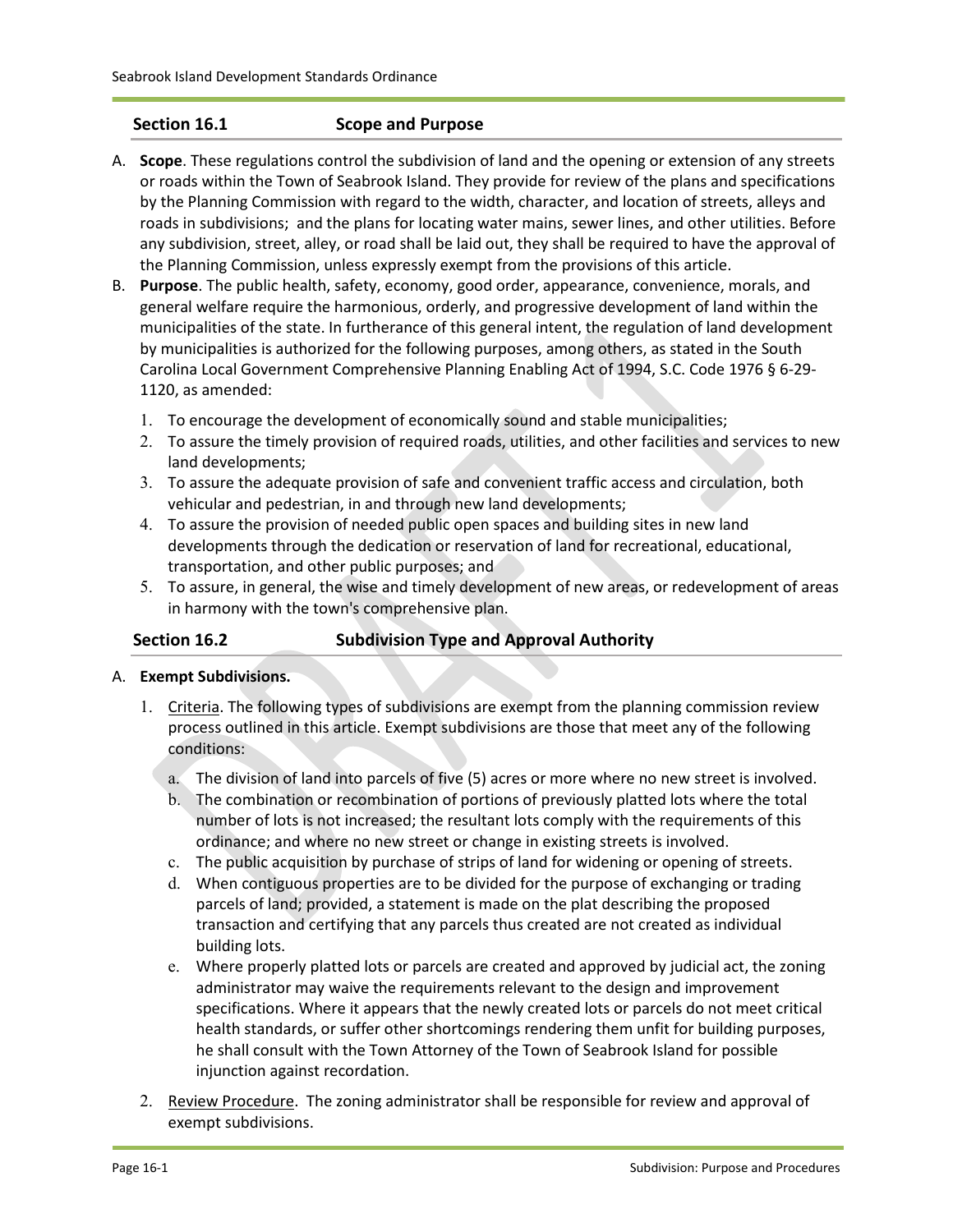3. Submittal Requirements. The application and content for a final plat, as specified in *Section XXX*, shall be applicable to exempt subdivisions. Exempt subdivisions should not have to provide the same detail as major or minor subdivisions.

#### B. **Minor Subdivisions**.

- 1. Criteria. Minor subdivisions are land developments that consist of subdividing a tract or parcel of land into 10 or fewer lots; provided, no street right-of-way dedications are involved; no utility or drainage easements are found necessary; no new or residual parcels are created which do not conform to the requirements of these regulations; and the division in not considered an exempt subdivision.
- 2. Review Procedure. The zoning administrator shall be responsible for review and approval of minor subdivisions.
- 3. Submittal Requirements. The application and content for a final plat, as specified in *Section XXX*, shall be applicable to minor subdivisions; provided, the notification requirements for a preliminary plan, *as specified in Section XXX*, shall be met.

#### C. **Major Subdivisions**.

- 1. Criteria. Major subdivisions are land developments that consist of subdividing a tract or parcel of land into more than 10 lots or involve street right-of-way dedication or utility or drainage easements.
- 2. Review Procedure. The Planning Commission shall be responsible for review and approval of major subdivisions.
- 3. Submittal Requirements. The application and content for a preliminary plan, construction plan, and final plat, as specified in Section XXX, shall be applicable to major subdivisions.

#### **Section 16.3 Procedures and Plan Requirements**

A. **Application.** Requests for review and approval of any subdivision shall be submitted to the zoning administrator on an application form for that purpose. The application shall include a fee, as established by the Town Council, and all required drawings, documents, and information specified in this section. Incomplete applications or documentation will not be accepted and shall be returned to the applicant without further processing.

#### B. **Preliminary Plan**.

- 1. Application and Notification.
	- a. Application for a preliminary plan approval shall be accompanied by two (2) prints and one (1) electronic plan set which include all information specified in this subsection. The zoning administrator shall distribute copies of the preliminary plan to any association; regime; local, county, or state agency or department; and utility or other service providers, as applicable, who have requested copies of such plans prior to approval by the town.
	- b. The Planning Commission shall review each complete application for approval presented no less than 30 days prior to its regularly scheduled meeting.
	- c. Any person applying to subdivide property must give notice of the application as follows:
		- i. A copy of the application shall be submitted to the owners of all real property, as shown on current tax records, located within two (2) lots on all four (4) sides of the property to be subdivided. Notice shall be provided at least 30 days prior to the date set for a public hearing. The applicant shall file service of certified mail with date of service at the same time the application is filed. State law does not require a public hearing. Discuss!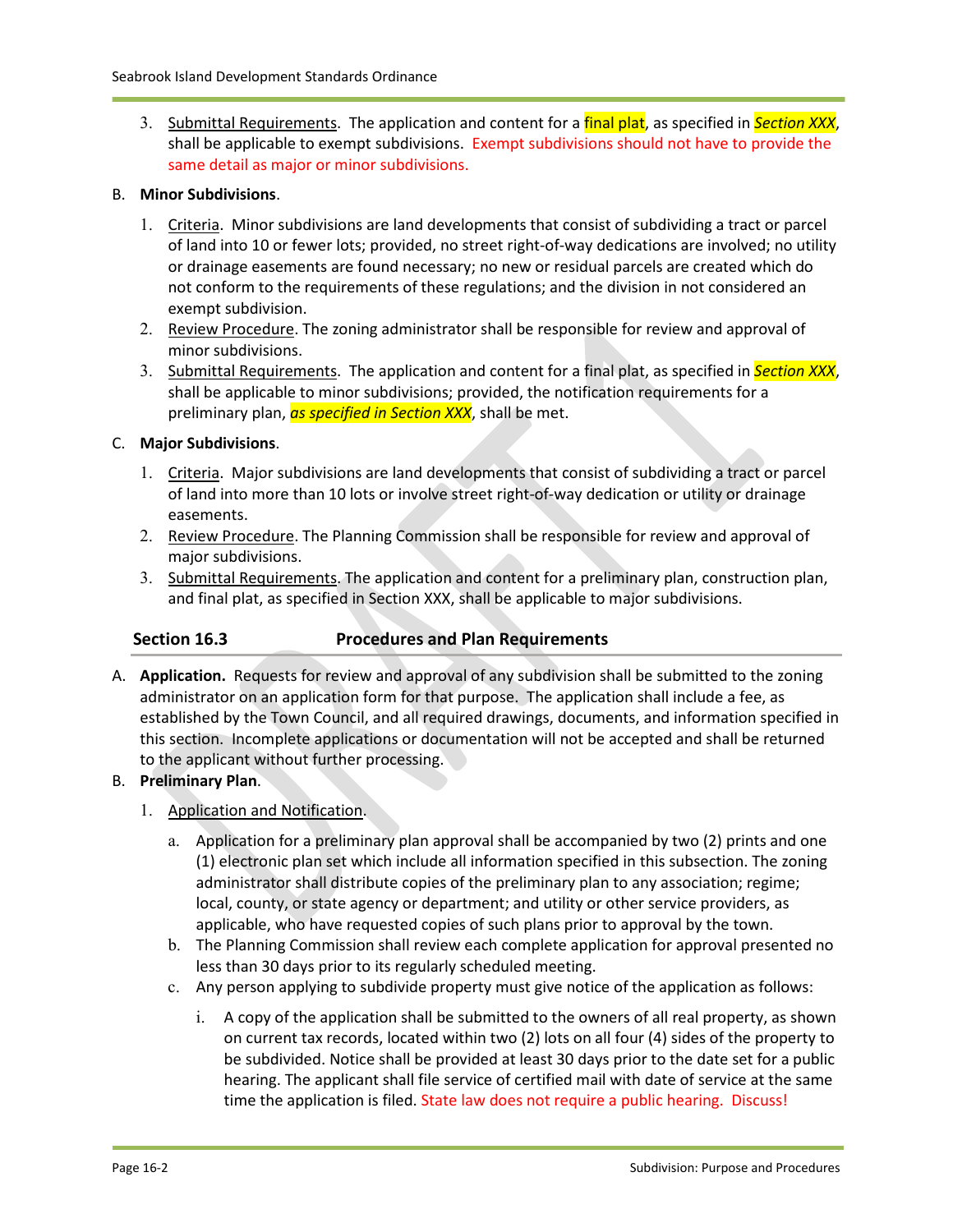- ii. If the subject property or adjoining property lies within an area subject to the rules of a regime, notice shall be given to the regime manager or president. Notice to a partnership may be made by serving any partner. Notice to a corporation may be made on any officer.
- iii. No hearing on the application shall take place prior to the elapse of 30 days from the date of the filing of the application and the certificate of service.

#### 2. Preliminary Plan Requirements.

- a. Plans shall be drawn on a sheet size of not less than 22 by 34 inches.
- b. Where parcels larger than 10 acres are being proposed for subdivision, plans shall be drawn at a scale no smaller than one (1) inch equals 100 feet and may be drawn on more than one (1) sheet.
- c. For **parcels of 10 acres or less**, a scale of one  $(1)$  inch equals 50 feet  $(1"=\overline{50})$  shall be used.
- d. Even though an applicant intends to subdivide only a portion of a parcel or tract of land initially, the **preliminary plan shall show a proposed street and lot layout, drainage plan and** other requirements for the entire parcel or tract in which such portion is contained; provided, the Planning Commission may waive this requirement on a finding that such a complete layout is not necessary to carry out the purposes of these regulations.
- e. The following information shall be required on each preliminary subdivision plan:
	- i. The title, scale (including graphic scale), north arrow (magnetic, grid, or true), preparation date and subsequent revision dates, name of subdivider, and the name of engineer or surveyor with a seal and South Carolina Registration Number.
	- ii. All existing physical features of the land, including contours, drainage ditches, and roads. All contour information shall be based on mean sea level datum and shall be accurate within one-half  $\left(\frac{1}{2}\right)$  foot. The Benchmark, with its description, and the datum used for the survey shall be clearly noted on the plan.
	- iii. Existing tree canopy coverage, as required by Section 11.3.D.1.
	- iv. The courses and distances of the perimeter of the land involved, with the courses marked to show which are actual field observations and which are computed.
	- v. References to a known point or points such as street intersections and neighboring parcels.
	- vi. The total acreage of the land involved in the subdivision and the acreage above the critical line established by the OCRM.
	- vii. The names of adjacent landowners and streets, where known or available, and all intersecting boundaries or property lines.
	- viii.Proposed divisions to be created, including the right-of-way widths, roadway pavement widths, and names of streets; the locations of proposed utility installations; lot lines with dimensions and angles; lot area in square feet; sites reserved or dedicated for public uses open space; and sites for non-residential uses.
	- ix. Sight lines shall be cut a maximum of 200 feet apart for the purpose of making the topographic survey, and to allow visual inspection of the property after application has been made for approval of the preliminary plan.
	- x. General drainage features, including the proposed direction of drainage on each street, ditch, and lot indicated by the use of arrows and proposed street names.
- f. Accompanying Information.
	- i. The preliminary plan shall be accompanied by a statement confirming the availability of and indicating the distance to and location of the nearest public water supply and public sanitary sewer lines.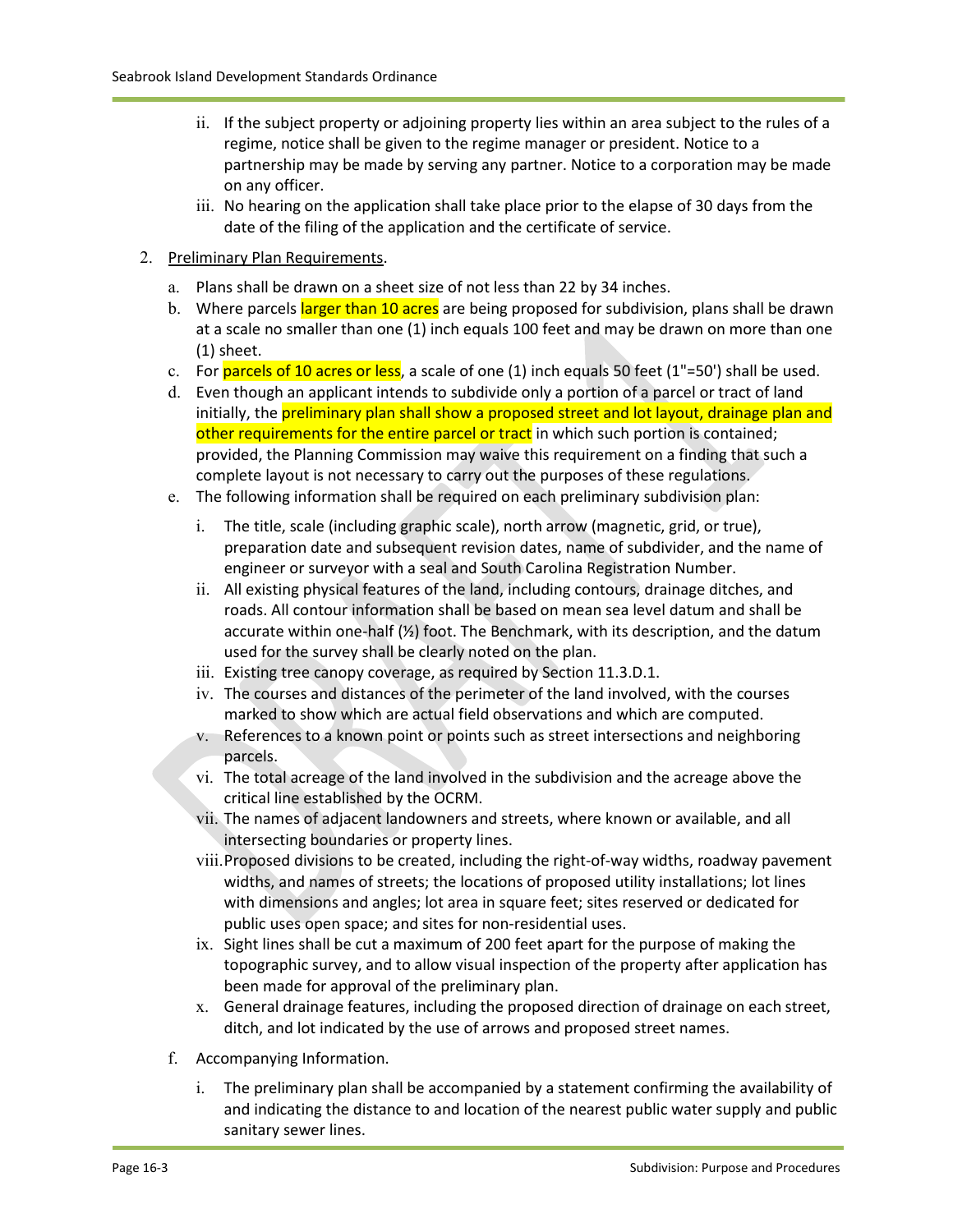- ii. The preliminary plan shall be accompanied by a statement indicating what provisions are to be made for water supply and sewage disposal.
- 3. Criteria for Review. The Planning Commission shall consider the following criteria before making a decision on a preliminary subdivision application. Whether the proposed subdivision will:
	- a. comply with all requirements of this ordinance;
	- b. minimize the detrimental impact to the site and surrounding environmental areas, and meet all buffer requirements through the protection of significant regulated trees and other distinctive natural vegetation;
	- c. assure safe and convenient ingress to and egress from the property; provide internal circulation, including access of service and emergency vehicles, consistent with town and county standards; proper design of off-street parking and loading areas; and written approval from the appropriate federal, state, county and municipal agencies. To the extent any proposed development is not served by a public road, the applicant must provide proof of a right to legally access such property;
	- d. be designed and located to mitigate the effects of tidal surge, flooding, and other natural hazards associated with placing such development on a barrier island, providing orderly arrangement and spacing of all buildings and structures;
	- e. minimize environmental damage caused by the destruction of natural vegetation including regulated trees, myrtles, other vegetation and plant life, along with natural features such as berms, sand dunes and marsh areas on the site;
	- f. provide all required utilities and services, including adequate fire protection capability;
	- g. make reasonable provision for recreation facilities and open space to meet the needs of the proposed development, taking advantage of available community open space and recreation facilities; and
	- h. demonstrate that reasonable consideration has been given to the proximity of public facilities such as fire and police service and health care facilities, and to the desirability of designating sites for such facilities within the site.
- 4. Planning Commission Action.
	- a. The Planning Commission shall grant approval or conditional approval or shall disapprove the completed application within 60 days of receiving a complete application and shall mail notice of its action to the applicant within five (5) business days after the regular meeting at which the application was considered.
	- b. Failure of the Planning Commission to act within 60 days of the receipt of a complete preliminary plan application is deemed to constitute approval, and the developer must be issued a letter of approval and authorization to proceed based on the plans and supporting documentation presented.
	- c. When a complete application for approval of a preliminary plan has been submitted in accord with these requirements, and it is apparent no action will be taken by the Planning Commission within 60 days, the time limit may be extended by mutual agreement of the Planning Commission and the applicant.
	- d. No improvements shall be made, nor shall permanent markers or monuments be installed, prior to receiving preliminary plan approval from the Planning Commission.
	- e. An approved preliminary plan shall be valid for two (2) years from the date of its approval, plus up to five (5) annual extensions.
		- i. Where a subdivision is being developed in phases, the one (1) year shall be measured from the date of the most recent final approval granted to a phase of the subdivision.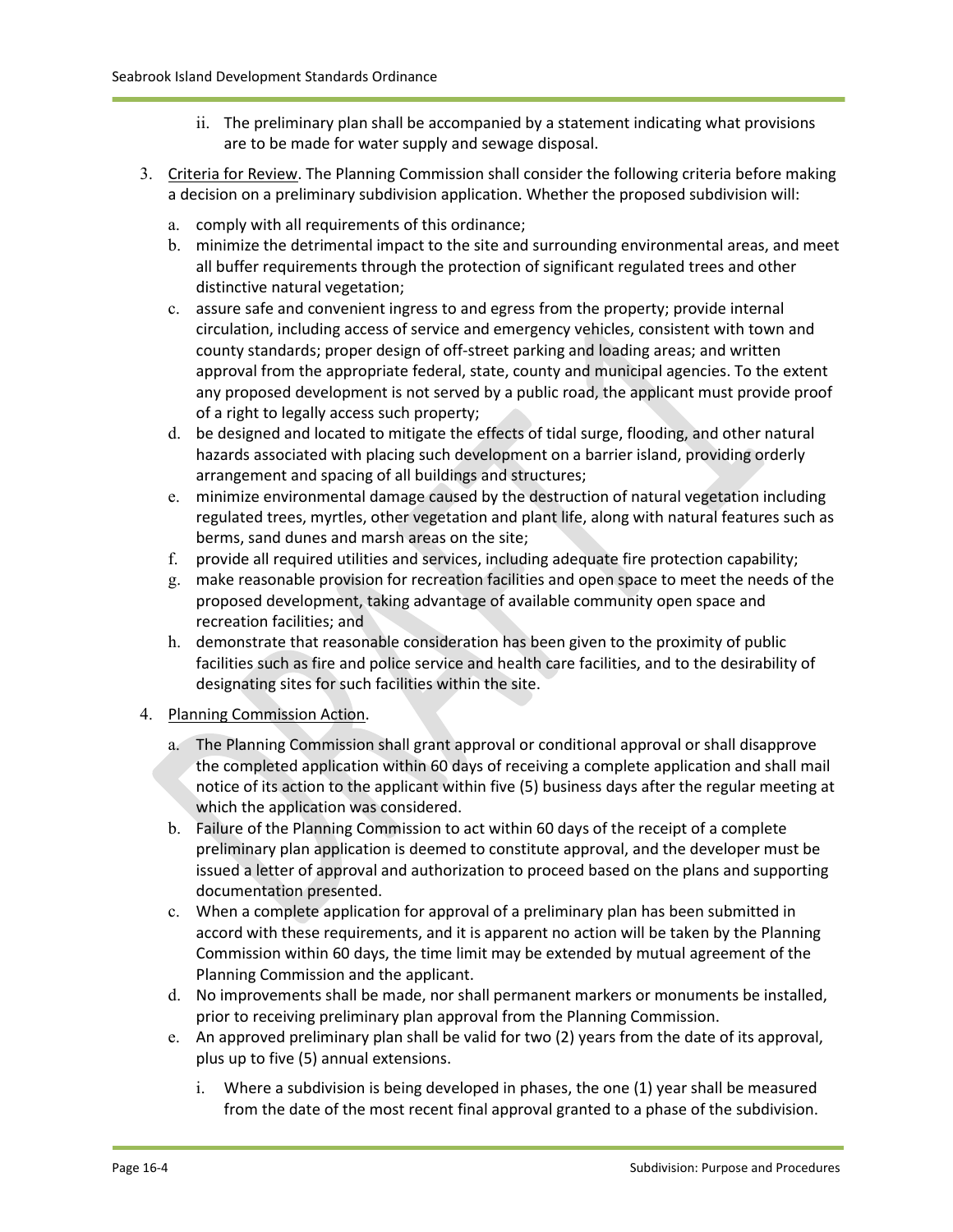ii. The applicant may submit a written request to the Planning Commission for an extension of time before the end of any one (1) year period. The approval of the preliminary plan shall never extend for a period of more than four (4) years beyond the first approval. However, upon recommendation of the Planning Commission, Council may terminate an approval, for cause, any time after one (1) year.

#### C. **Construction Plan**.

- 1. After approval of preliminary plan and before commencement of any work within the proposed subdivision, the zoning administrator shall submit and coordinate the review of road plans and profiles by Charleston County and drainage plans by SCDHEC-OCRM.
- 2. The approval of the road and drainage plans shall apply only for the duration of the approved preliminary subdivision plan.
- 3. Following approval of the road and drainage plans, construction may commence on the proposed road and drainage improvements.

#### D. **Final Plat**.

- 1. Application. Applications for final plat approval shall include all information as specified below. The final plat may be submitted for approval in phases conforming to the approved preliminary plan. Complete applications for final plat approval shall be submitted to the zoning administrator at least 15 days prior to the next regularly scheduled Planning Commission meeting.
- 2. Final Plat Requirements. The final plat shall be drawn in ink, on a material specified by the Register of Deeds as acceptable for recording, on 22 by 34 inch sheets, and at a scale of one (1) inch equals 100 feet (1" = 100') or larger. A PDF copy shall also be provided. If necessary the plat may be on several sheets accompanied by an index sheet or key map insert showing the entire subdivision.
	- a. *Plat content*. The final plat shall show the following:
		- i. All information required on the preliminary plan, with the exception of topographic data.
		- ii. All property lines with accurate bearings or deflection angles. If a control traverse is run between any two (2) points on any property lines, then it shall be noted.
		- iii. For property lines which are curves or are in part curves, the following shall be shown: arc length (indicating whether the arc method or chord method was used), Delta angle, degree of the curve, tangent distance, length of curve, and radius. Also, in dashed lines, the chord length from property corner to property corner along the curve shall be shown with appropriate bearings and angles.
		- iv. The location of points of intersection where circular curves are not used.
		- v. Block and lot numbers suitably arranged by simple system.
		- vi. Certificates.
			- (a) A surveyor's certificate as to accuracy of survey and plat. "I (name of surveyor), a registered surveyor of the State of South Carolina do hereby certify that I have surveyed the property shown hereon, that this plat shows the true dimensions of the property and that all necessary markers have been installed and the precisions is 1: \_\_\_\_\_\_\_\_\_\_\_\_ "(state actual precision). The unadjusted field measurement of lots and blocks shall be accurate within the standards set forth in the minimum Standards Manual of the S.C. Board of Engineering Examiners.
			- (b) A statement of dedication by the property owner of streets, rights-of-way, easements, and other sites for public use. If any change in ownership is made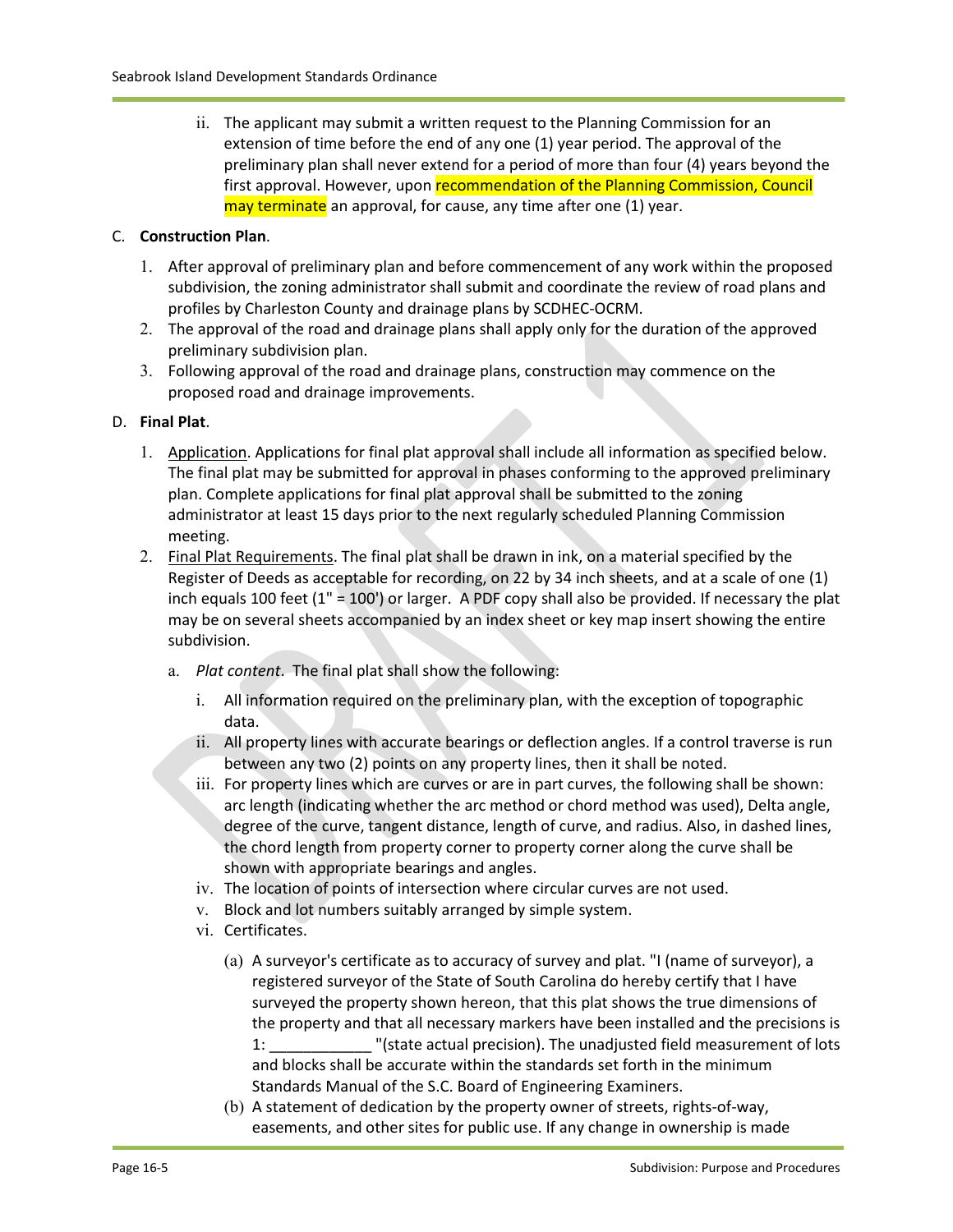subsequent to the submission of the plat and prior to the granting of final approval, the statement of dedication shall be corrected accordingly.

- (c) The signature and seal of the registered land surveyor in accordance with the current Minimum Standard Manual for the Practice of Land Surveying in South Carolina.
- (d) Where a parcel of land is proposed to be used as the site for utility substation, power line easements or right-of-way, pumping station, pressure regulating station, electricity regulation substation, gas pressure control station, or similar facilities whose nature is such that the parcel's area or width may appropriately be less than the established minimum, a statement which describes the proposed transaction, stipulating the use and certifying that any parcels thus created are not created as individual building lots.
- vii. All easements including their width and centerline.
- viii.Delineation of the OCRM Critical Line.
- b. *Accompanying documentation*.
	- i. A certificate of title or a sworn affidavit establishing the ownership of the land to be recorded. If any change in ownership occurs subsequent to the date of the certificate to title or affidavit and prior to the granting of final approval by the Planning Commission, then a new certificate of title or sworn affidavit establishing the ownership of the land shall be submitted to the Planning Commission.
	- ii. In subdivisions where existing public water and public sewer systems have been extended and/or a new system installed, a certification of inspection from the South Carolina Department of Health and Environmental Control shall be submitted to the Planning Commission.
	- iii. When the Planning Commission has approved the plat, a certificate noting such approval and carrying the signature of the zoning administrator and the Planning Commission Chair, or their designees, shall be placed on the original drawing of the plat.
- c. *Statements on plat.* The Town reserves the right to require additional statements to be placed upon the plat if the proposed subdivision does not meet all requirements of the subdivision regulations. These notes shall be included in the approval of the final plat. In addition, the following statements shall be placed upon the plat if the proposed roads and drainage have not been constructed in conformance with standards and specifications of the town's Road Code:
	- i. "The approval of this plat does not obligate the Town of Seabrook Island in any way to accept for maintenance any of the roads or easements shown hereon."
	- ii. "WARNING! Approval of this plat by the Planning Commission of the Town of Seabrook Island and/or Town Council of the Town of Seabrook Island does not indicate approval nor adjudicate title of the access or right-of-way shown hereon."
- d. *Notes for conditional plats.* Where plats are submitted under the performance bond or letter of credit provisions for CONDITIONAL approval, the following notes shall be placed on the plat:
	- i. "This plat submitted for pre-selling under the irrevocable letter of credit provision of the Subdivision Regulations."
	- ii. "Approval of this plat does not authorize occupancy."
	- iii. "Duration of approval shall be for one year." The duration of approval should be for two (2) months longer than the time desired or required to complete the amenities for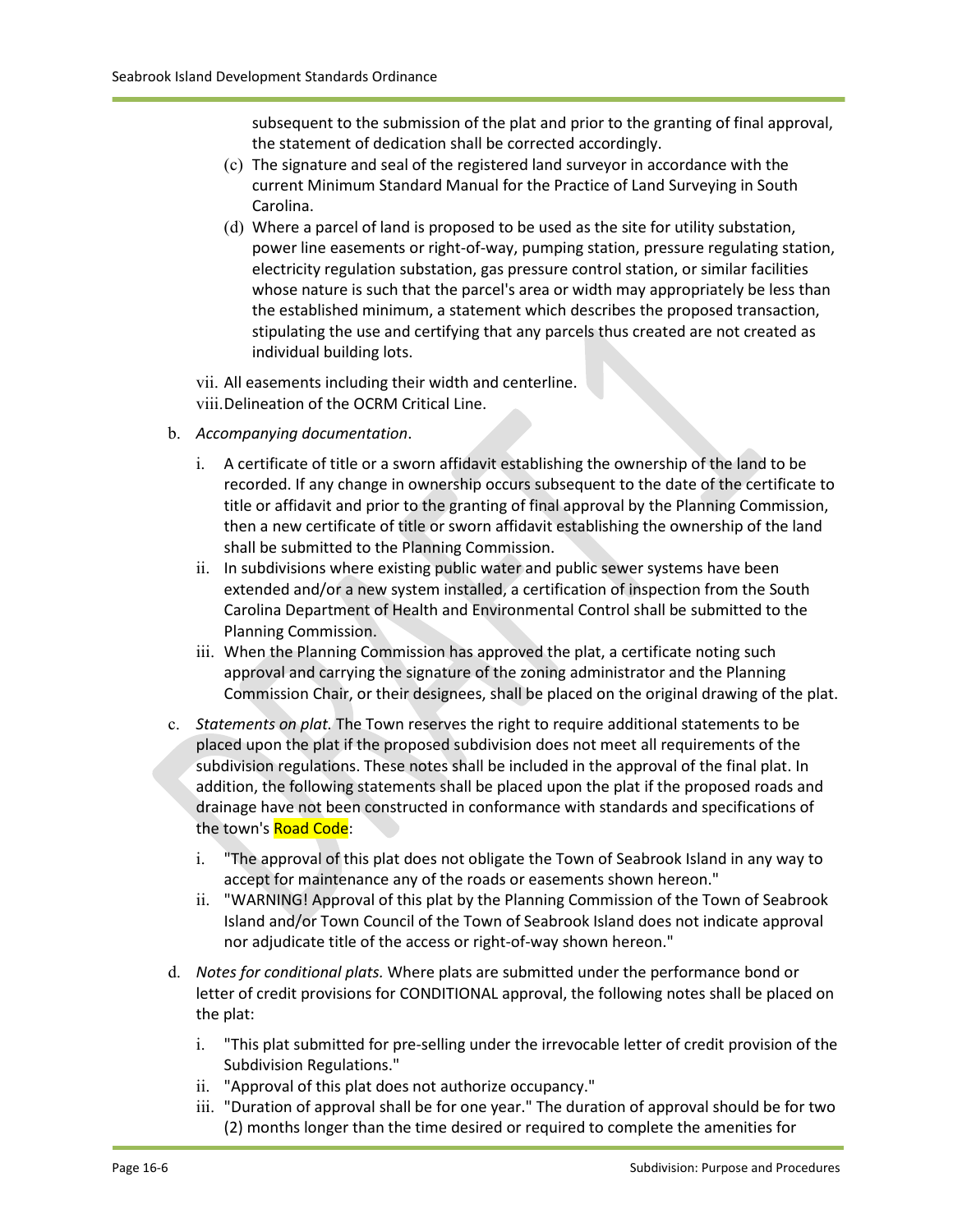which the bond is posted. The conditional approval will expire approximately two (2) months before the expiration date of the letter of credit (or performance bond). This will permit the Town of Seabrook Island sufficient time to complete the work in the event of default.

iv. "The approval of this plat in no way obligates the Town of Seabrook Island to accept for continued maintenance any of the roads or easements shown hereon."

#### 3. Planning Commission Action.

- a. If the final plat conforms to the approved preliminary plan and the requirements of these regulations, the Planning Commission shall grant final approval.
- b. The Planning Commission shall grant final approval or shall disapprove the application within 60 days of receipt of a complete application and shall mail notice of its action to the applicant within five (5) business days after the meeting at which the application was considered. Failure of the Planning Commission to act within 60 days of the receipt of a complete final plat application, shall constitute approval and the applicant shall be issued a letter of approval and authorization to proceed based on the plans and supporting documentation submitted.
- c. The zoning administrator shall cause the approved final plat to be recorded. A fee may be charged for copying and recording a plat in accordance with the adopted fee schedule for land development applications.
- d. Unless specifically noted on the plat and accepted as public by action of the Town Council, all roads and drainage easements within the plat shall be private. A maintenance agreement for such privately owned infrastructure shall be filed as part of the final plat application.
- e. When the Planning Commission has approved a final plat, it shall cause its action to be noted on the face of the original drawing which is to be recorded. Such approval shall not be noted on the plat until all the requirements of these regulations are met.
- f. The original drawing of the final plat which is to be filed and recorded, plus four (4) prints of such plat, shall be submitted with the application.
- g. One (1) print shall be retained by the Zoning Administrator of the Town of Seabrook Island to be used when necessary for house numbering.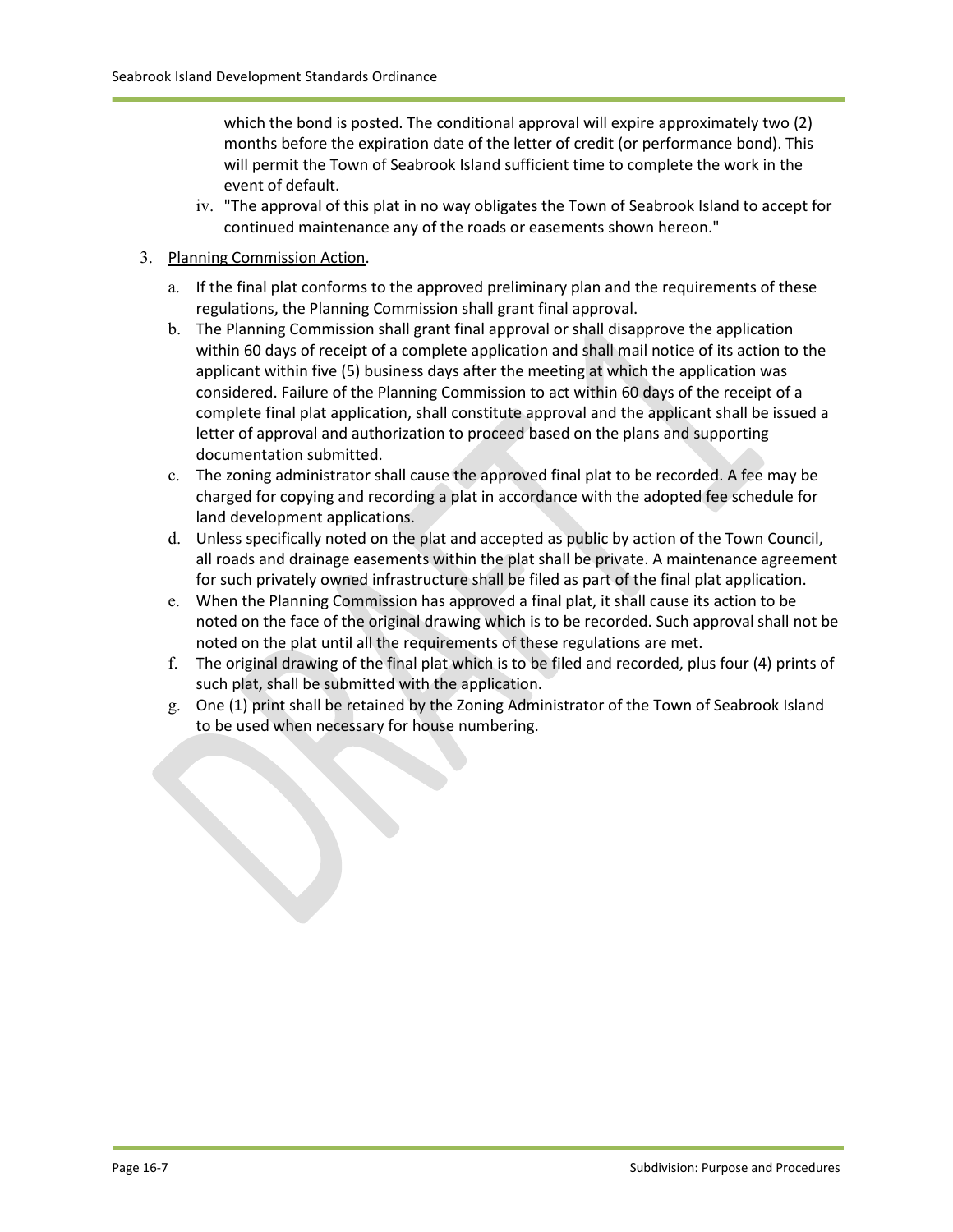# **Subdivision: Design Requirements**

**Article 17**

**Seabrook Island Development Standards Ordinance**

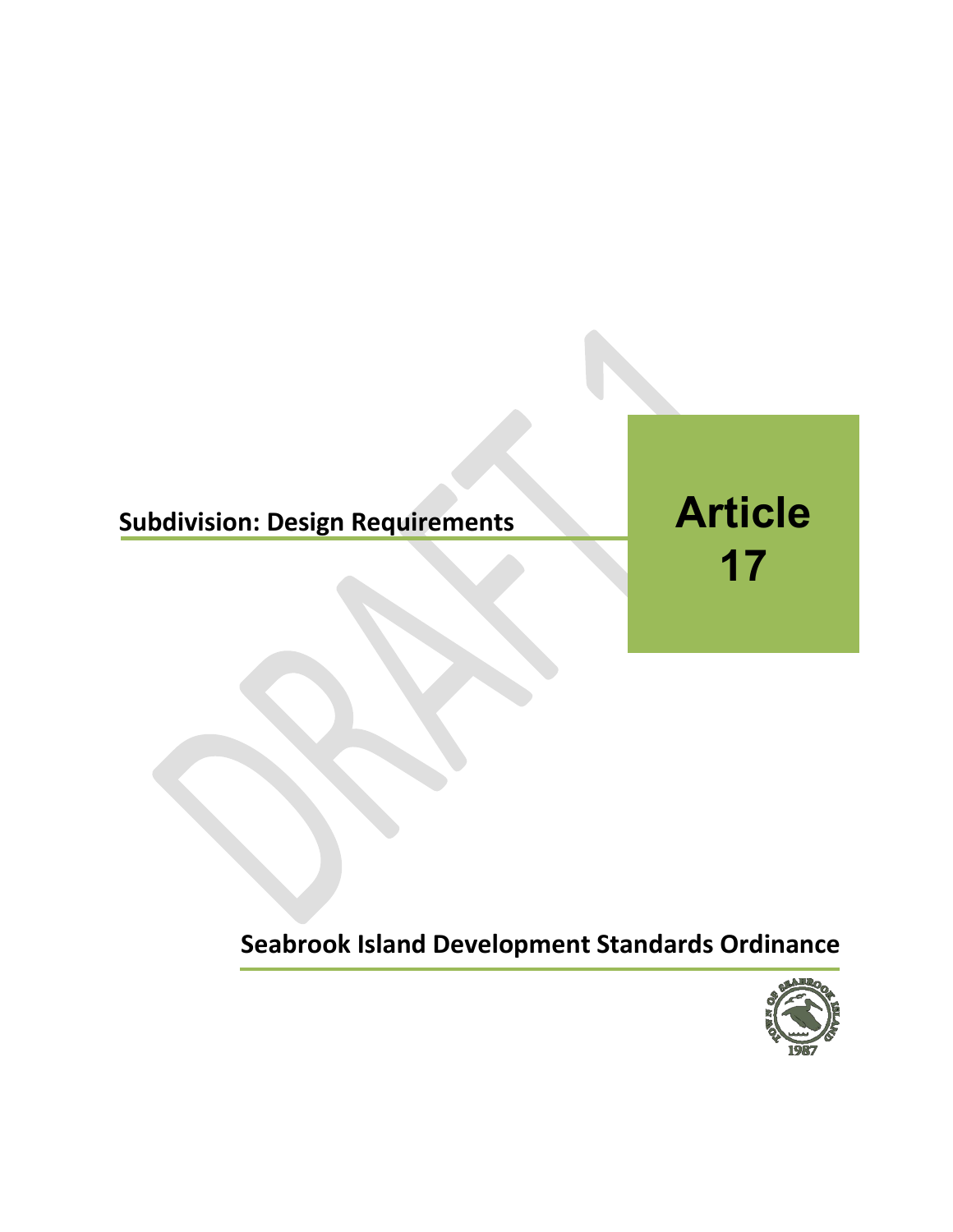#### **Section 17.1 Purpose**

The regulations in this article are intended to provide for the harmonious development and a consistent standard of quality within the Town of Seabrook Island. The objectives are to secure a coordinated street layout and efficient transportation network; to protect residential areas from through traffic and related hazards; to ensure proper street intersection design; to achieve individual lots of maximum utility; to secure adequate provision of light, air, water supply, drainage, and sanitary sewer facilities; to facilitate adequate provision of transportation, recreational areas, and other public services and facilities; to provide accurate land records and boundary identification for the convenience and protection of the public; and to ensure the proper recording of survey data prior to selling land.

#### **Section 17.2 Design Standards**

- A. **Minimum Requirements**. The following design standards shall be considered minimum requirements; however, higher standards are to be encouraged in subdivision design.
- B. **Blocks**. The lengths, widths, and shapes of blocks shall be determined with regard to:
	- 1. Provision of adequate building sites suitable to the special needs of the type of use (residential, commercial, community facilities, other) contemplated.
	- 2. Zoning requirements as to lot sizes and dimensions.
	- 3. Needs for convenient access, circulation, control, and safety of street traffic.
	- 4. Limitations and opportunities of topography and drainage features.
- C. **Lots**. The size and width of lots shall be as required by the applicable zoning district regulations and sufficient with respect to depth, shape, and orientation to accommodate reasonable development within required building setback lines and in relation to existing natural features.
	- 1. Orientation*.* All quadrangle lots, and so far as practical all other lots, should have side lines at right angles to straight street lines or radial to curved street lines.
	- 2. Depths*.* Depth of residential lots shall not exceed two and one-half (2½) times the width, except in the case of attached or multiple-family dwellings or in cases where portions in excess of that depth are for the purpose of providing separation from major streets, non-access reservations, easements, or marshes. The depth-to-width ratio shall not apply in cases where the width of a lot exceeds 300 feet for its entire depth.
	- 3. Clear Vision Corners. Corner lots shall have extra widths where necessary to permit the establishment of clear vision corners, per *Section 2.4A*.
	- 4. Double Frontage (Through Lots)*.* Double frontage lots shall not be permitted, except where essential to provide separation of residential development from a collector street. In such case, an easement of at least 10 feet in width, across which there shall be no right of access, shall be required along the lot lines abutting the collector street. No right of access shall be granted except by Planning Commission.
	- 5. Access to Streets*.* All lots shall have frontage on and be provided access to streets which have been constructed in conformance with the standards and specifications 's in the town's Road Code.
		- a. The Planning Commission may approve lots, parcels, or tracts that are accessed from private streets; provided, new streets are constructed in conformance with standards and specifications prescribed in the current version of the town's Road Code.
		- b. Approval of private streets shall be contingent upon a binding provision for continued maintenance of such streets by an "approved" Homeowners' Association or other responsible entity. Such association or entity shall be an organization operating under agreements of public record that have been reviewed and considered legally binding by the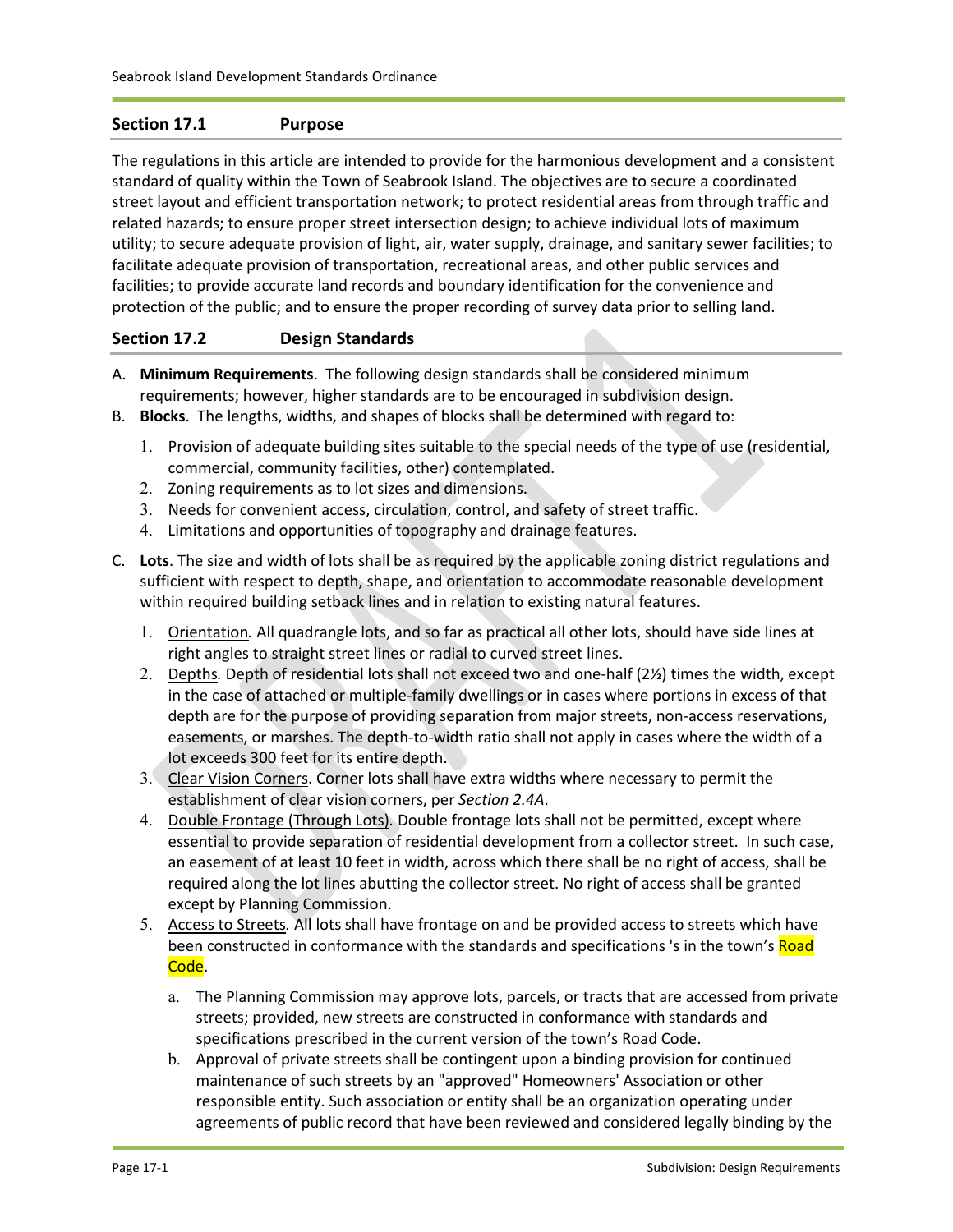town attorney. This will ensure that the Town of Seabrook Island shall not be liable for any maintenance and upkeep responsibilities. The agreements shall provide for an easement and lien against abutting lots or membership in favor of the association or entity for the continued maintenance of such streets.

6. Area Subject to Flooding**.** A plat of a proposed subdivision submitted to the planning commission for approval which contains lands subject to flooding shall clearly identify the base flood zone.

#### D. **Arterial Streets**.

- 1. *Designation.* That portion of Seabrook Island Road (Road S-1875) lying between the end of Land Fall Way and Kiawah Island Parkway is designated as an arterial street.
- 2. *Design.* Due to the volume of traffic and purpose which arterial streets are intended to serve, access control is warranted in order to provide and maintain the safe and uncongested flow of vehicles. Such controls may include boulevard design, limits imposed on the number and spacing of individual driveways, and separate turning lanes.
- 3. *Requirements.* The regulations applicable to that segment of Seabrook Island Road under the jurisdiction of the Town of Seabrook Island are specified in Article 8, Seabrook Island Road Overlay District.
- 4. *Future Arterial Streets.* As future development occurs, the Planning Commission may designate new arterial streets as defined in this ordinance. Such street(s) shall be subject to the provisions of this article.
- E. **Streets**. The layout of streets as to location, character, width, and grade shall conform to adopted town plans, where applicable. Streets shall be designed to afford convenient access to existing or planned street systems and abutting properties, and to minimize the impact upon topography, natural features, and drainage systems.
	- 1. No road improvements shall commence until the zoning administrator shall affix his signature to the original drawing of the plans and profiles, as submitted. All improvements shall conform to that set of signed plans and profiles.
	- 2. Local streets shall be arranged to discourage through traffic. Discuss.
	- 3. Where a subdivision abuts or contains an existing or proposed arterial street and where a thoroughfare plan indicates a limited access road, the Planning Commission may require frontage roads or similar marginal access streets, reverse frontage with screen planting, deeper lots, or such other treatment as may be necessary for adequate protection of residential properties and to afford separation of through and local traffic.
	- 4. Reserve strips or parcels controlling access to streets are prohibited, except where justification is shown by the developer.
	- 5. Off-set street intersections on opposite sides of a street shall be no closer than one hundred twenty-five (125) feet, measured centerline to centerline.
	- 6. A tangent of at least one hundred (100) feet shall be introduced between reverse curves on arterial streets.
	- 7. Streets shall be laid out to avoid acute angles between streets at their intersections, except in the cases of merging streets.
	- 8. Property lines at street intersections shall be rounded with a radius of not less than 15 feet. Larger radii may be required by the Planning Commission when, in its opinion, such design is advisable to permit the construction of curbs of large radius.
	- 9. Street right-of-way widths shall be 50 feet, except arterial street right-of-way shall be no less than 60 eet and the Planning Commission may require up to 100 feet, depending on traffic volumes and geometric design. In all cases, the subdivider shall be required to dedicate the full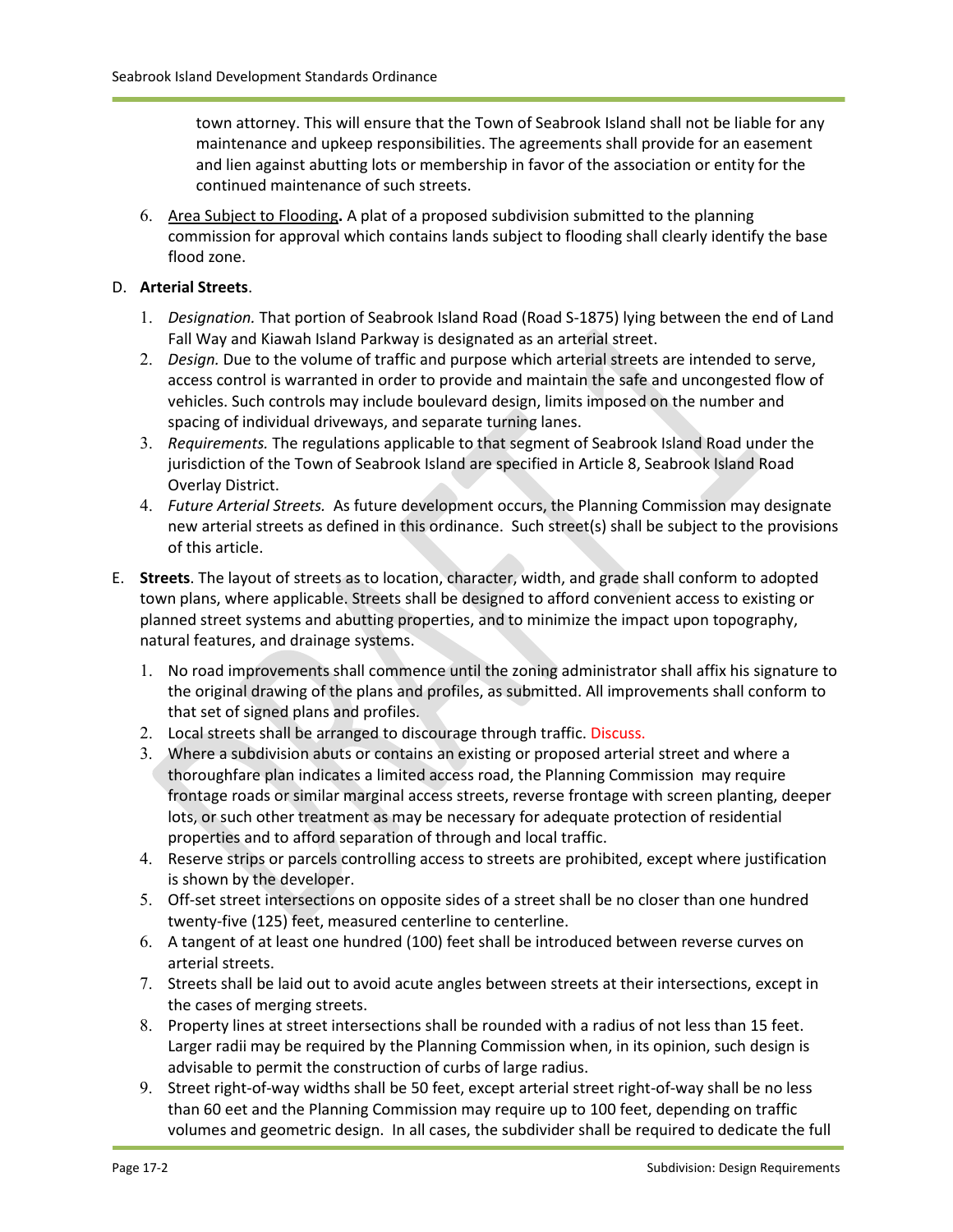width of any required right-of-way to the home owner's association, in the case of private streets, or to the applicable public entity for public streets; provided, the public entity accepts that street dedication.

- 10. Alleys may be permitted where required to provide for access to off-street parking, loading and unloading, and service areas. Alley design and construction shall conform to the requirements of the Town of Seabrook Island Road Code.
- 11. Dead-end streets shall not be permitted, unless the Planning Commission determines that no reasonable alternative is available due to the presence of poor soil conditions, marsh or water features, or other natural impediment. In any case, no dead-end street shall exceed 800 feet in length, measured from the edge of the intersecting street to the end of the pavement at the closed end. The closed end of the street shall be constructed with a turn-around with a diameter of 80 feet or such other configuration approved by the fire district that will accommodate maneuvering of fire apparatus in the event of an emergency. A landscaped island shall be installed in the center of the turn-around.
- 12. Streets and intersection approaches shall not be excessive in grade, not be less than threetenths (3/10) of one (1) percent in the gutter profile. Some deviation from these grades may, however, be permitted by the zoning administrator, in consultation with the county or a consulting engineer, where necessary to adjust to topographical conditions.
- 13. The inverted crown sections, with or without adjoining parking, shall only be permitted in multifamily developments and shall be privately maintained. While a portion of this section may be used for parking facilities and/or access from these facilities, they must connect to service or collector streets. All sections shall be constructed in conformance with the current edition of the Road Code.
- 14. Street names shall not duplicate or bear a confusing similarity with the names of existing streets. Street names shall be subject to review and approval by the Planning Commission. Where it is determined that duplication or confusion may occur, the Planning Commission shall require the subdivider to substitute names free from duplication or confusion.
- 15. Street signs shall be designed and constructed in accordance with the requirements of the Seabrook Island Property Owners Association, unless otherwise specified by the Planning Commission for public streets.
- F. **Utilities**. All utilities shall be installed below ground.
	- 1. Drainage.
		- a. The standards set forth in the OCRM "Stormwater Management Guidelines" shall be used in determining stormwater runoff and marsh standards for any project. Existing natural drainage shall be maintained or relocated in conformance with these design standards.
		- b. Drainage requirements for retention and detention must meet OCRM requirements. Calculations and plans showing these requirements shall be prepared and submitted by a professional engineer registered in the State of South Carolina.
		- c. No subdivision shall block or obstruct the natural drainage of an adjoining area.
		- d. Lots less than 200 feet in depth shall be provided with means for positive drainage and shall have a slope of not less than 0.70 percent to an approved swale, ditch, gutter, or other type of approved drainage facility.
		- e. Where an existing ditch is maintained by the Town of Seabrook Island without a drainage easement, the town may improve the ditch to town standards, subject to the availability of personnel and equipment for this work; provided, the property owner grants and dedicates a drainage easement in accordance with the requirements of the town's Road Code.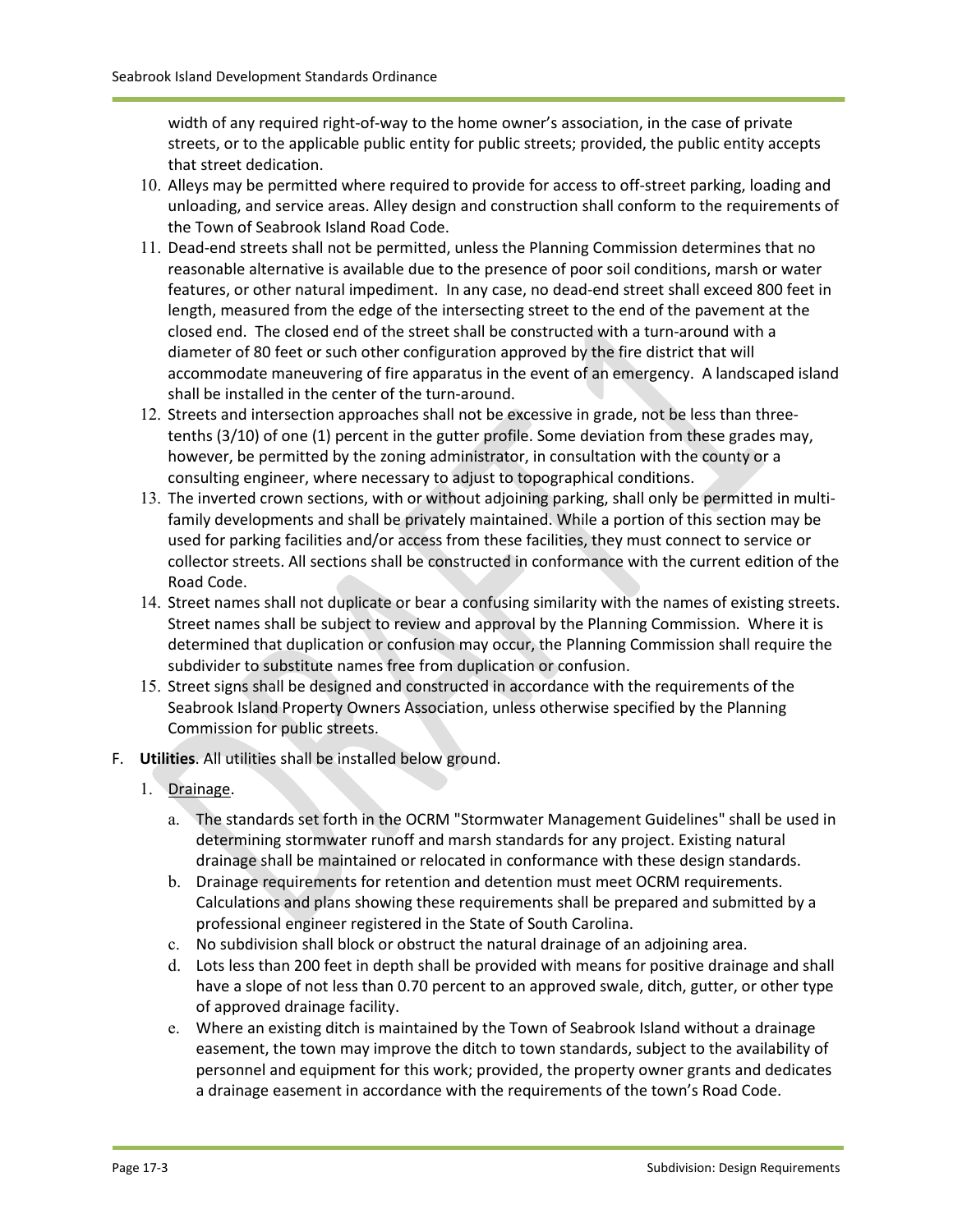f. Where an existing subdivision or developed area has documented flooding or other problems attributable to a poorly performing drainage system and that system is maintained by the Town of Seabrook Island, but is not located within a drainage easement, the town may be requested to undertake necessary improvements. Subject to the availability of personnel and equipment, the town may agree to perform the necessary work; provided, the property owner grants and dedicates a drainage easement in accordance with the requirements of the town Road Code. No such improvements will be made, however, if the required work is to be done by the developer within a reasonable length of time and will correct or considerably improve the drainage situation in the subdivision or development area.

#### 2. Water and Sewer Service.

- a. The developer shall install public water and public sanitary sewer lines.
- b. No individual subsurface sewage disposal systems are authorized within the Town of Seabrook Island. Only public or private central sewer systems, meeting the requirements of the South Carolina Department of Health and Environmental Control (SCDHEC), are authorized.
- 3. Easements.
	- a. Drainage easements shall be provided and dedicated in accordance with the requirements of the current edition of the Town of Seabrook Island Road Code.
	- b. Easements for drainage or sewer along rear and side property lines may be required where deemed necessary by the town. Drainage easements shall not be allowed to traverse lots except as provided in this article. Redesign of the lot arrangement may be required to meet extreme drainage conditions.
	- c. Easements shall center along or be adjacent to a common property line where practical.
	- d. All easements for drainage or sewer shall be cleared of undergrowth, trees, and other obstructions by the developer prior to final approval. This shall not apply to easements provided for possible future use.
- 4. Electrical and Telephone Service**.** Electrical and telephone wires shall be placed underground on the interior of the development site, unless otherwise permitted by the Planning Commission.
- 5. Fire Hydrants. In accordance with the adopted fire code, fire hydrants shall be installed along all subdivision streets. Fire hydrants shall also be installed along those perimeter streets abutting the subdivision and with which any subdivision street intersects. Spacing between hydrants along the perimeter street(s) shall be as required by the fire district.

#### **Section 17.3 Required Improvements.**

#### A. **Monuments**.

- 1. A monument shall be set on the right-of-way line at the ends of the block for every block length of street. When blocks occur that have a curve or curves in them, markers shall be set on both sides of the street at the ends of tangents. Monuments shall also be set on right-of-way line (on each side of the centerline) at angle points when curves are not used. All interior lot corners shall be marked.
- 2. Monuments shall be one of the following:
	- a. A reinforced concrete monument with a brass or copper pin in the top. Concrete monuments shall be a minimum of three (3) feet long and have a minimum cross-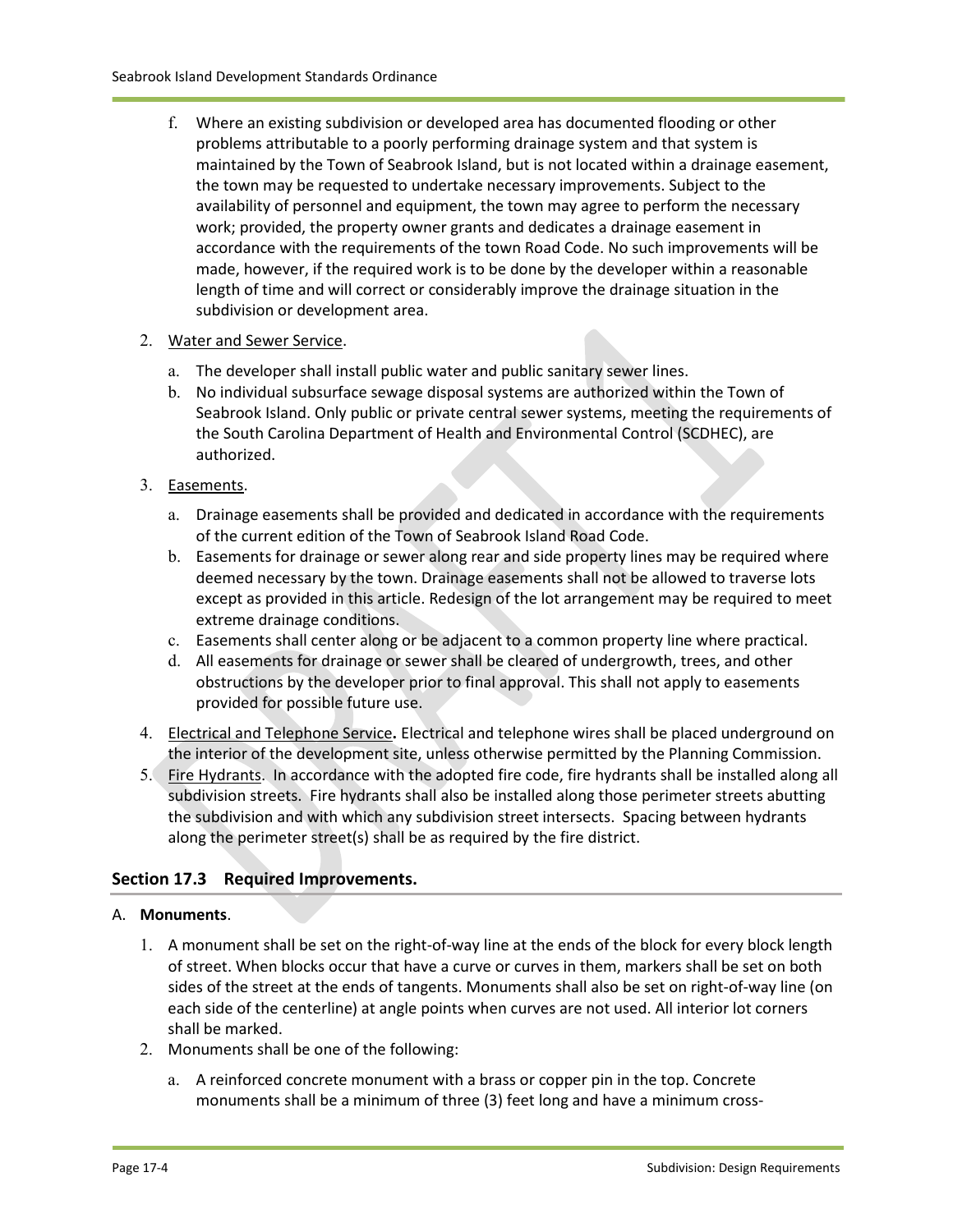dimensional area of nine (9) square inches. They shall protrude above the ground not less than two (2) inches and not more than six (6) inches.

- b. An iron pipe or pins having a minimum diameter or three-fourths (%) inches hollow or onehalf (1/2) inches solid steel. Such iron pins will be a minimum of two (2) feet in length and shall extend above the ground at least one (1) inch.
	- i. Monuments shall be installed prior to the submission of and approval of the final plat.
	- ii. The location and type of all monuments used shall be indicated on the final plat.
- B. **Maintenance**. Unless otherwise specified, the town shall maintain only those easements and public improvements specifically accepted for town maintenance. Covenants shall stipulate that contiguous owners shall be responsible for general maintenance of other easements and improvements. Duly appointed officials of the Town of Seabrook Island or utility company with lines in such easements shall have full right of access. This entire Maintenance subsection should be discussed re: Town policy.
	- 1. Maintenance of drainage systems by a public entity, as applicable, shall be limited to that work necessary to ensure the proper flow of water within the structure. This work includes repairs to damaged pipes and removal of sedimentation and vegetation that impedes the proper flow of water within a structure as determined by the town zoning and building officials. The cutting of vegetation and removal of foreign material from areas around the drainage structures, that are part of the overall drainage plan of a land development project, as required by this ordinance and/or duly accepted by **Town Council**, is the responsibility of the owners of the property on which the drainage structure is located.
	- 2. A guarantee for the maintenance of the improvements prior to final acceptance by the town shall be posted for that period between completion and acceptance in an amount established by Town Council, but not to exceed 25 percent of the improvement cost.
	- 3. The applicant shall make such adequate provisions, as required by the Planning Commission, for the perpetual maintenance of all required improvements (private roads, pedestrian paths and bikeways, drainage facilities, and any such other improvements) in the development until such obligations have been assumed by another entity. Such maintenance agreement shall be in the form of:
		- a. perpetual maintenance agreement;
		- b. homeowner's association;
		- c. landowner's agreement; and/or
		- d. creation by developer of a performance bond or other form of security, as determined appropriate by the Planning Commission.
	- 4. Where maintenance of the required improvements is being assumed by another entity, the developer must submit documents demonstrating that such entity shall assume the responsibility for providing services to maintain these facilities otherwise provided by the Town of Seabrook Island. Such entity shall be:
		- a. organized for the purposes of, but not limited to, operation and maintenance of roads, pedestrian paths and bikeways, drainage facilities, and common open space that will NOT be dedicated to the town, and
		- b. duly chartered by the State of South Carolina and recorded with the Town of Seabrook Island Clerk of Court.
	- 5. If at any time, the association desires public maintenance of any facilities, those facilities shall first be determined to meet town standards. Town Council shall be under no obligation to accept responsibility for any such facilities.